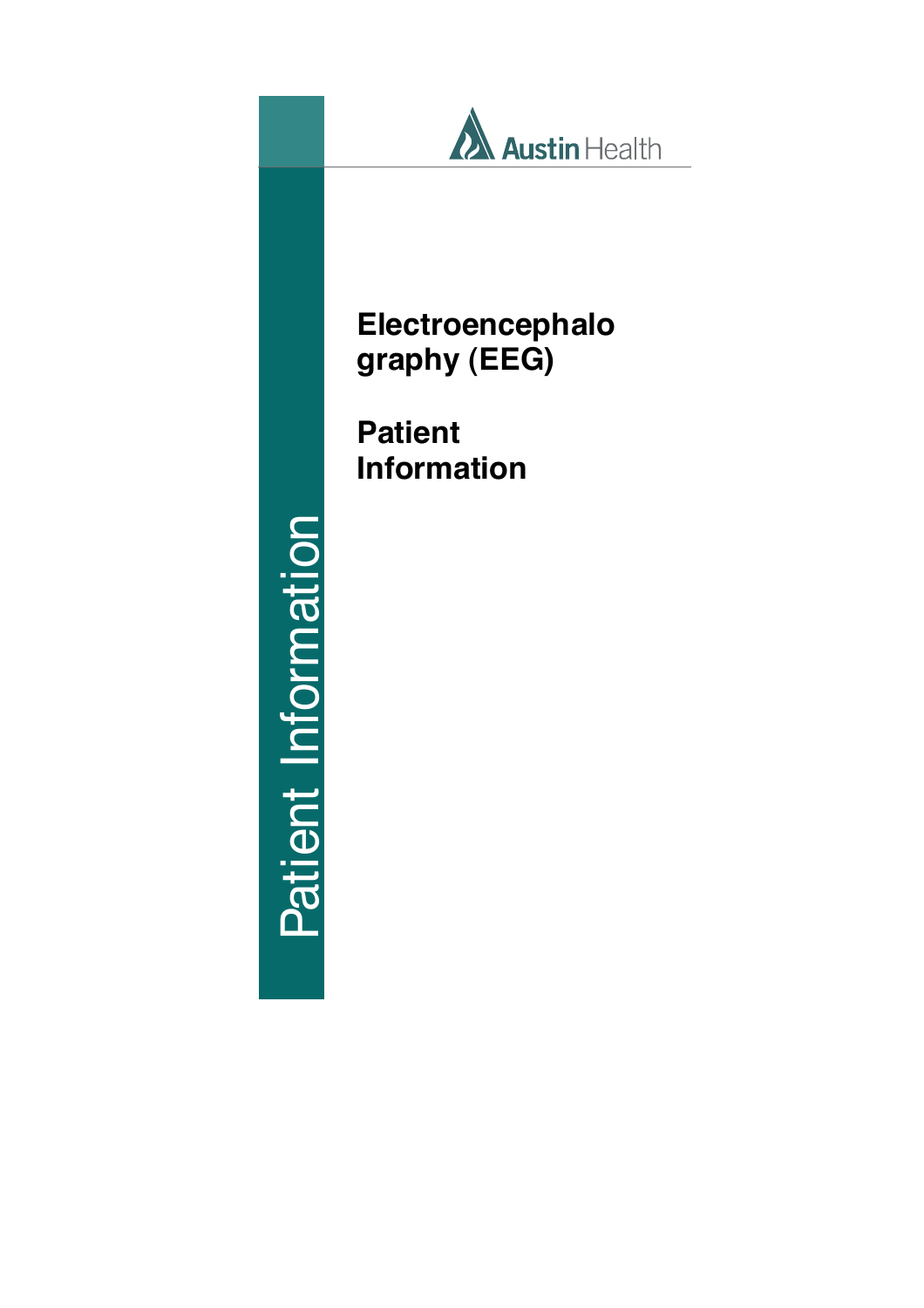#### **WHAT IS AN EEG?**

An EEG (electroencephalogram) is a recording of the electrical activity of the brain.

The EEG is a painless test, which does not involve needles and takes up to one and a half hours to do.

Your doctor has ordered this test to help with diagnosis and treatment.

# **WHAT IS THE PREPARATION FOR THIS TEST?**

We ask that you wash and dry your hair before coming in for the test. You can shampoo and condition your hair as normal. Do not use gel, mousse, hairspray or hair oil as they interfere with the recording.

You do not have to fast, you may eat and drink as normal.

Please bring your Medicare card, referring letter from your doctor and a list of the medications you are currently taking.

Medications should be taken as usual, unless your doctor has told you otherwise

 $-2-$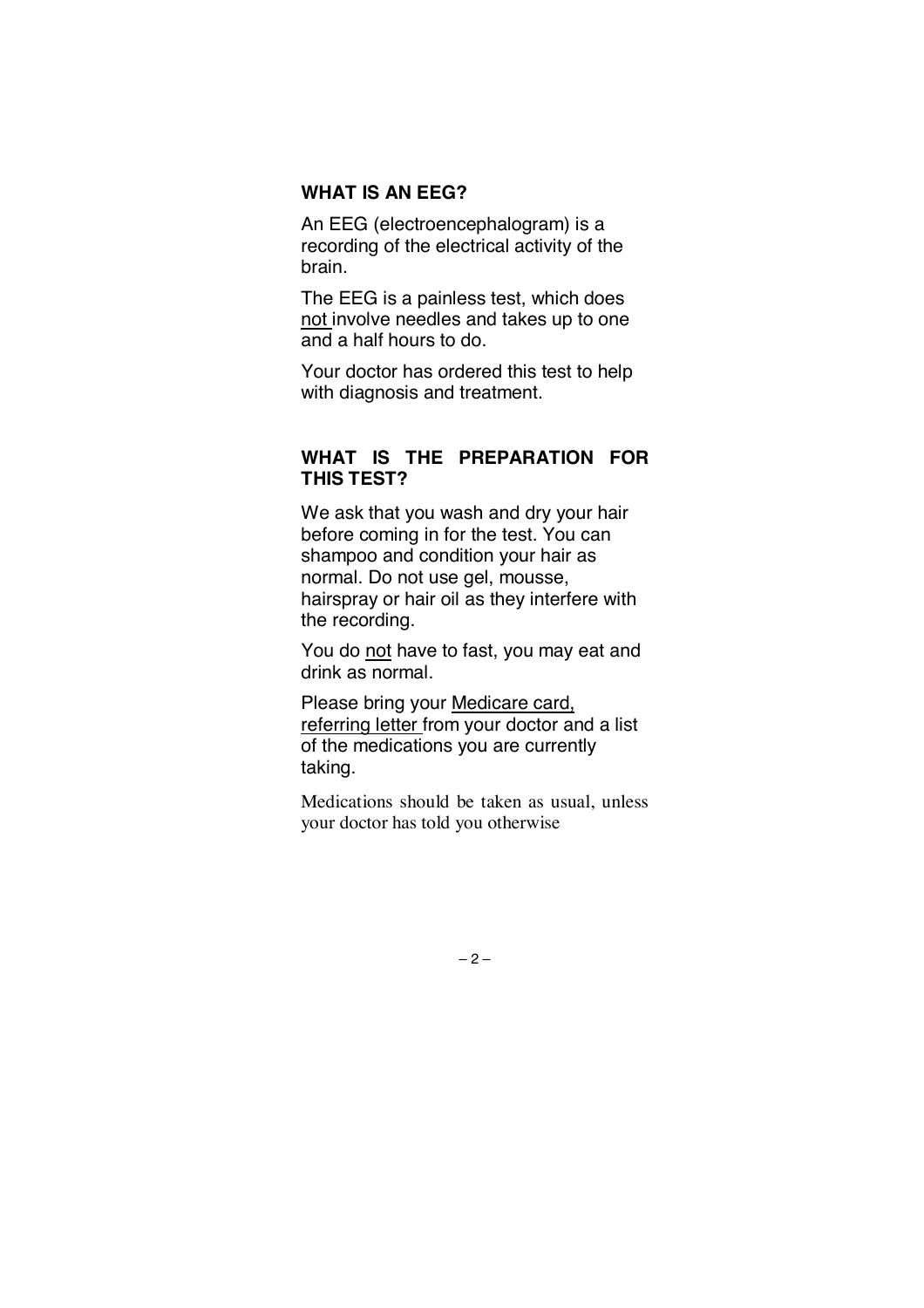#### **WHAT IS THE TESTING PROCEDURE?**

You will sit in a chair while the scientist measures your head with a soft color pencil and measuring tape. .

The marked spots will be cleaned with a special gel and small metal discs, called electrodes, will be applied with a sticky paste

For the test, you will be asked to sit in a comfortable chair and to relax. The scientist will also ask you to do some deep breathing and you will be asked to look at some flashing lights.

# **CHILDREN**

If your child is having an EEG, it is the same procedure as described above.

Children will need to remain quiet and still during the recording. If your child has a favourite blanket, toy, DVD or video, please bring these along to help them settle during the test.

For babies and toddlers, please bring a bottle and dummy as this may help them settle. If possible please bring only the child having the test as we have no child care facilities.

 $-3-$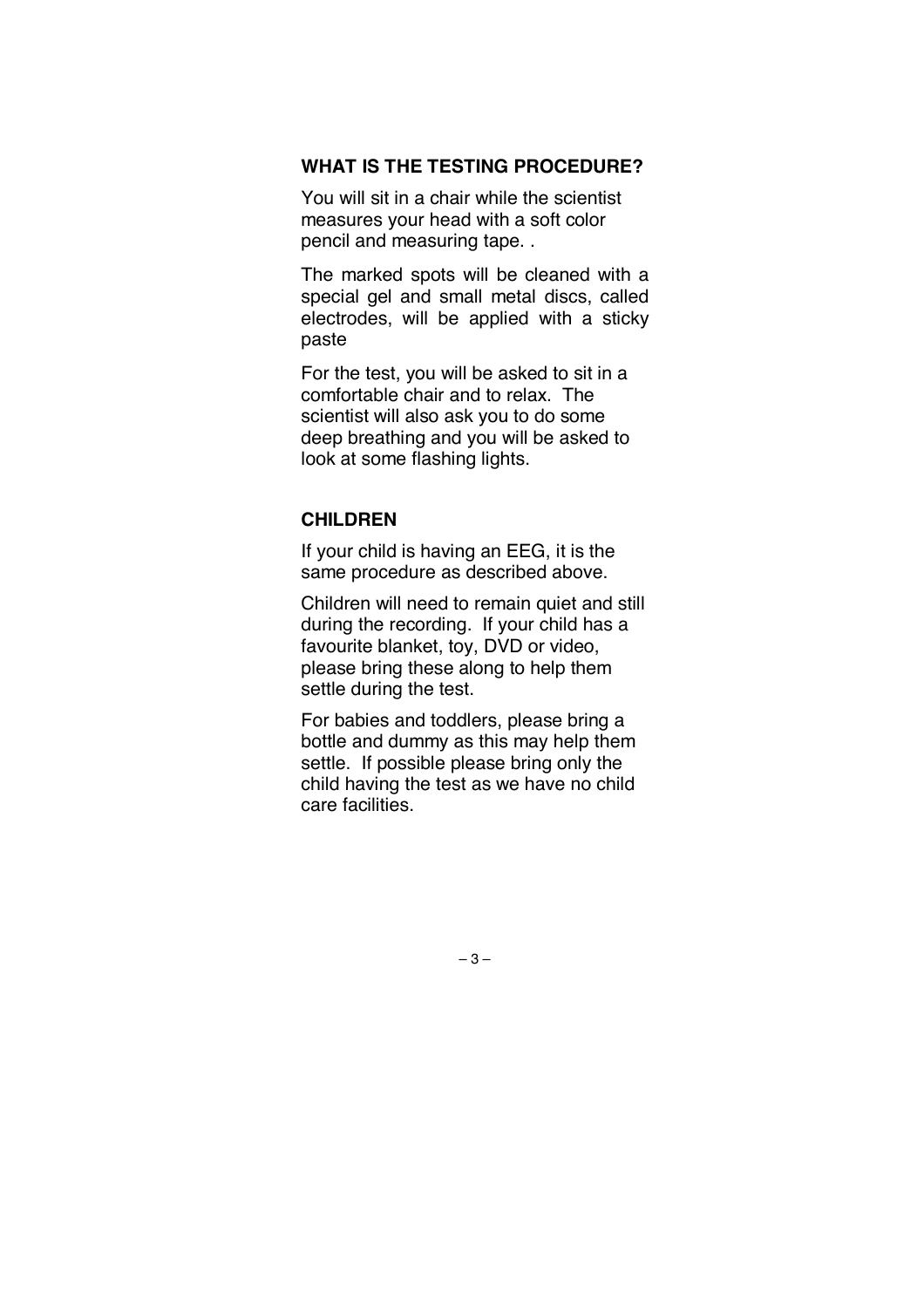## **SLEEP- DEPRIVED EEG**

For a sleep - deprived EEG, you will be asked to stay awake from midnight until the test is performed. No stimulants such as tea, coffee, Coca-Cola or chocolate should be taken. We suggest you eat breakfast (without tea or coffee) before coming to the hospital for the test. It is strongly advised that you do not drive yourself either to or from the test.

*For sleep recordings on children under the age of 14 years, specific details will be given when the appointment is made*.

The patient will hopefully sleep during the test; however don't worry if you feel that you or your child won't be able to sleep. It is just as important that you have carried out the instructions completely and that they, or you, are adequately sleep deprived.

## **WHEN WILL RESULTS BE READY?**

The scientist will not be able to give you the results (as the test must be interpreted by a Neurologist.) The results will be sent on to your referring doctor within a week. In the case of "1<sup>st</sup> Seizure Clinic" patients, a copy of your results will be sent to the clinic.

 $-4-$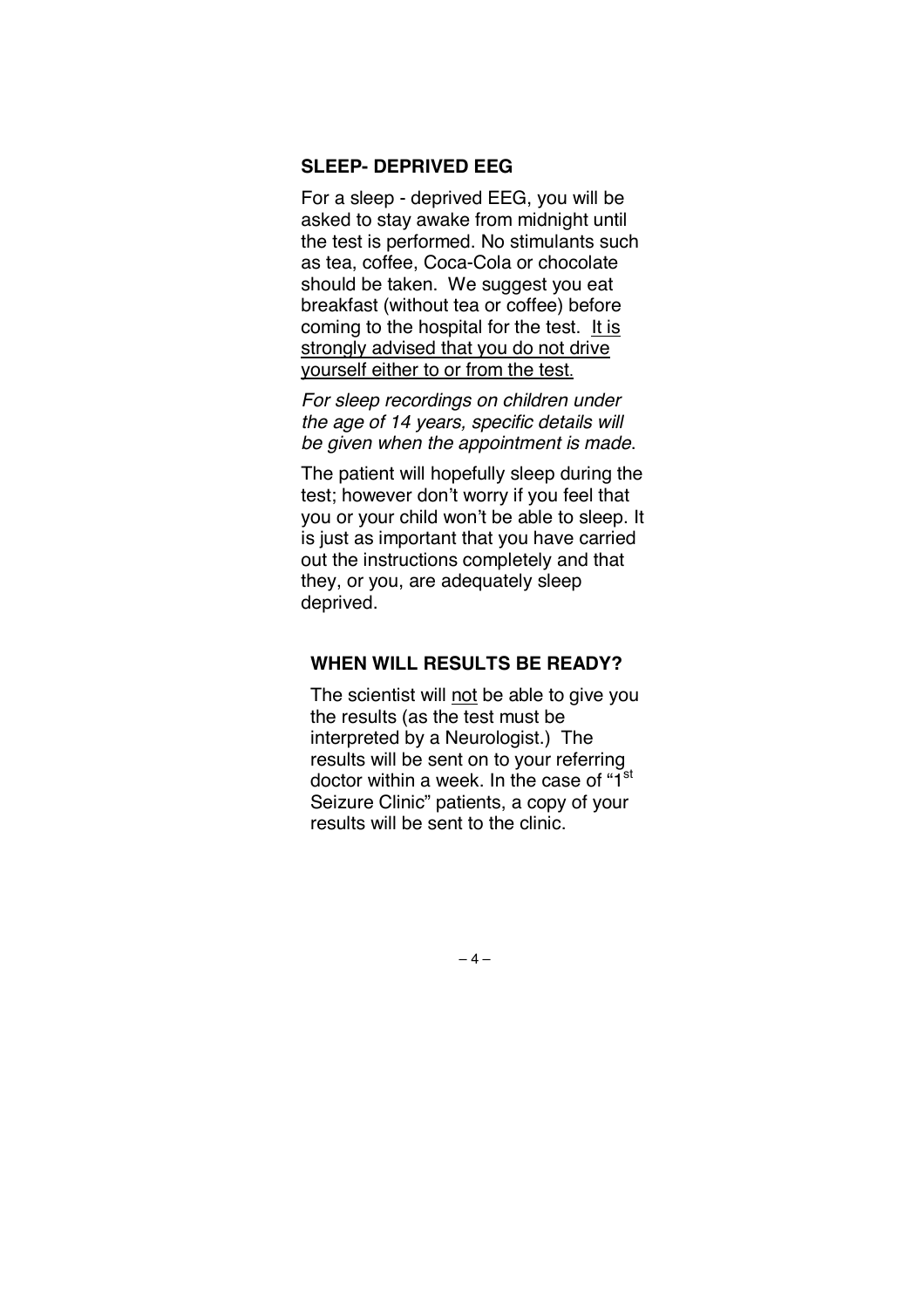#### **WHAT ARE THE COSTS?**

This test is bulk-billed by Medicare, so please bring your Medicare card. In the case of insurance claims, overseas patients or any other request not covered by Medicare please inform the receptionist when making your appointment.

If you have any language difficulties, we can arrange for an interpreter to attend, please inform the receptionist when making your appointment.

## **FURTHER INFORMATION**

If you require further information, please do not hesitate to contact the Receptionist Monday to Friday from 9.00 a.m. to 5.00. p.m. on

● (03) 9496-2845

Fax (03) 9496-4065

# **WHERE IS HOSPITAL LOCATED?**

Neuroscience & Vascular Laboratories, Level 6North, Austin Tower

Austin Health. Studley Road, Heidelberg. VIC 3084.

Melways ref Map 31K4

Train: Heidelberg Train Station (Hurstbridge Line)

## **See map on the next page**